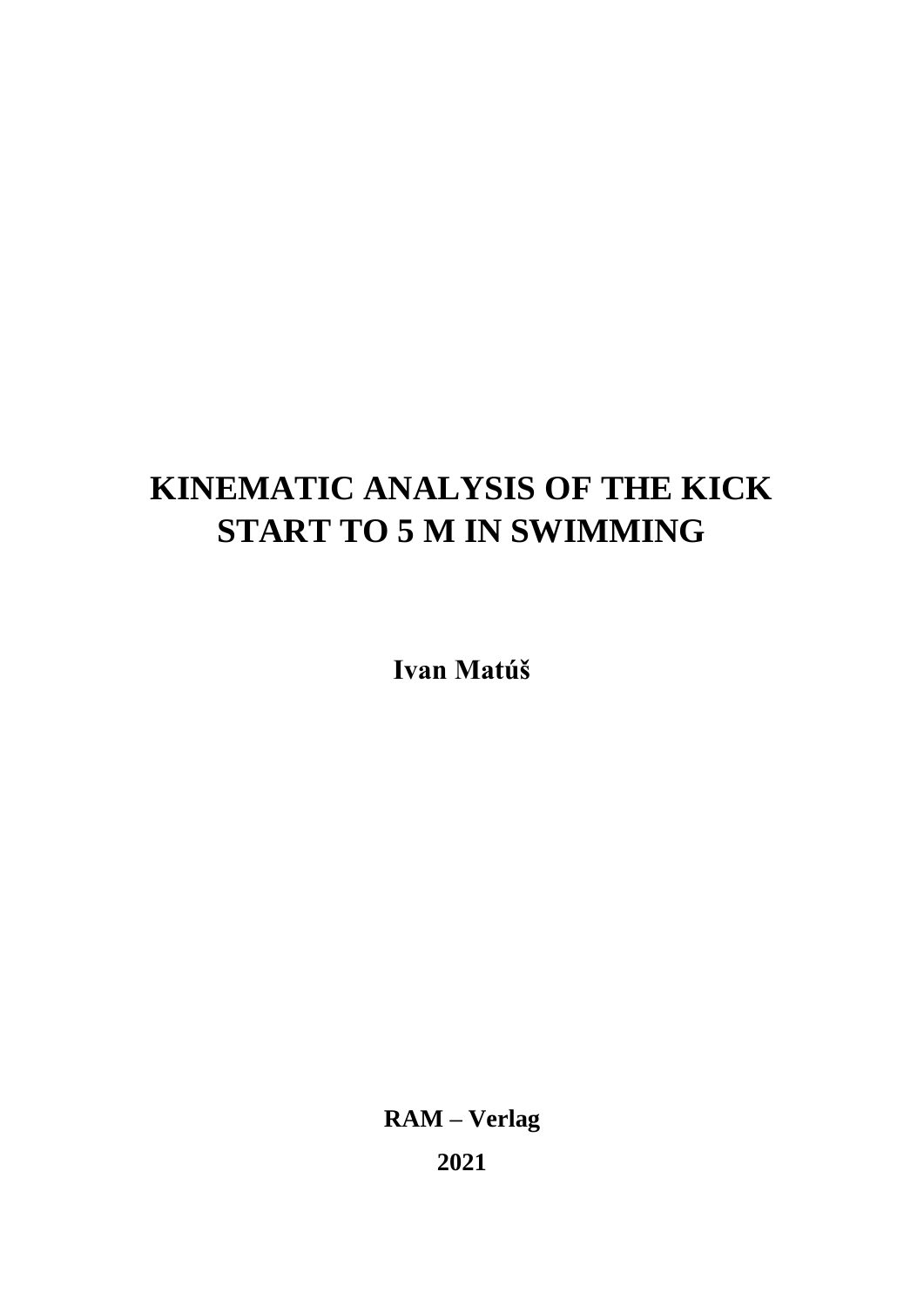### **KINEMATIC ANALYSIS OF THE KICK START TO 5 M IN SWIMMING**

Author: © Mgr. Ivan Matúš, PhD. *Faculty of Sports, University of Presov, Presov, Slovak Republic*

Reviewers: Assoc. Prof. PaedDr. Jana Labudová, PhD. *Comenius University Bratislava, Bratislava, Slovak Republic*

Prof. Mgr. Wojciech Czarny, PhD. *University of Presov, Presov, Slovak Republic*

Number of pages: 79 Number of copies: 100 Edition: 1st edition

The monograph was supported by the VEGA research project 1/0793/18 entitled *"The effect of basic position on the starting block on changes in the kinematic parameters of the track start in swimming"*, funded by the Scientific Grant Agency of the Ministry of Education, Science, Research, and Sports of the Slovak Republic and Slovak Academy of Sciences.

Publisher: RAM-Verlag Stüttinghauser Ringstr. 44 D-58515 Lüdenscheid Germany RAM-Verlag@t-online.de https://ram-verlag.eu The publisher cannot be held responsible for any linguistic errors in book: Such responsibility is only up to the authors.

## **ISBN 978-3-96595-009-2**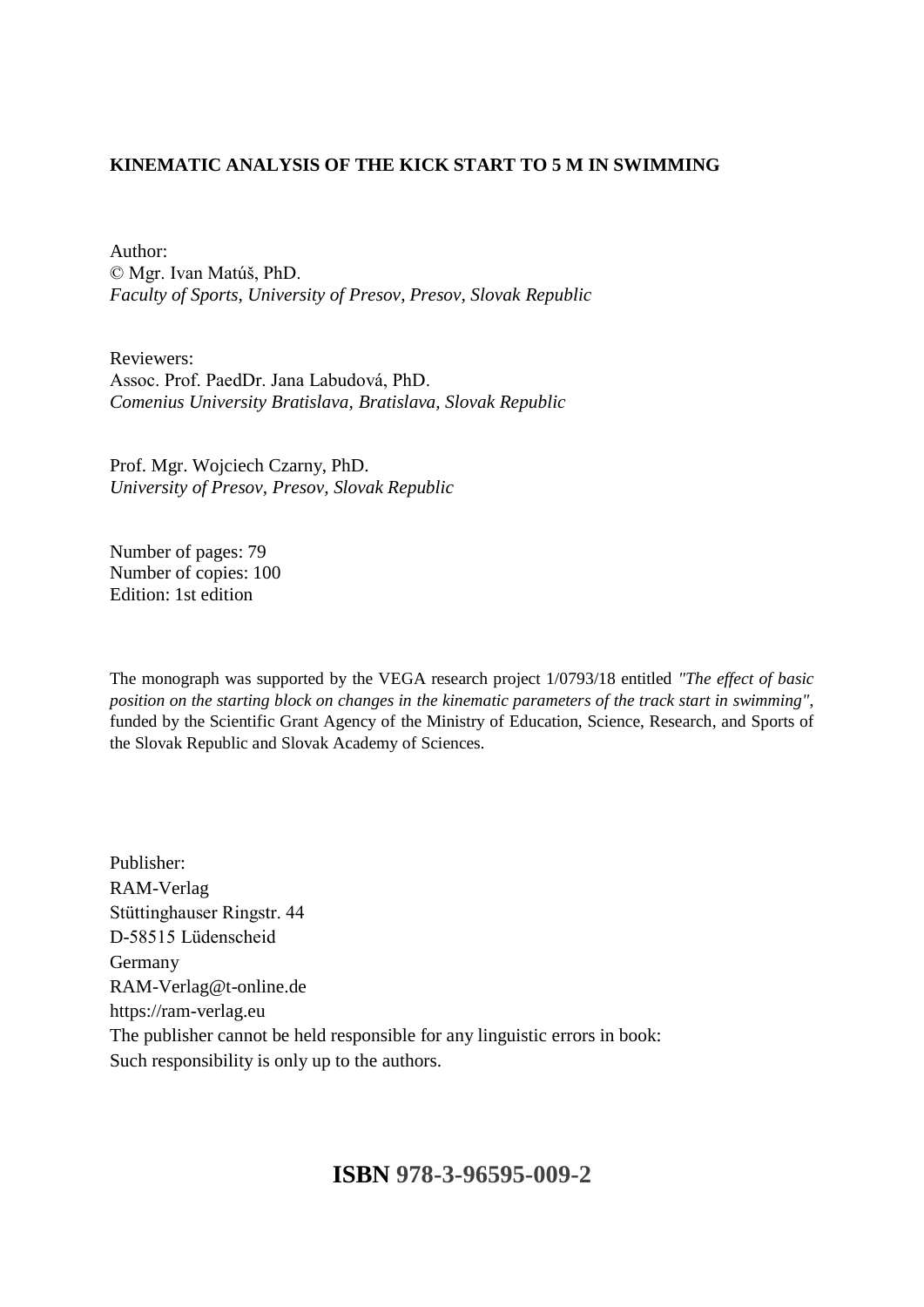## **CONTENTS**

| 1                                                              |  |
|----------------------------------------------------------------|--|
| 1.1                                                            |  |
| 1.2                                                            |  |
| 1.3                                                            |  |
| $\overline{2}$                                                 |  |
| 2.1                                                            |  |
| 2.2                                                            |  |
| 2.3                                                            |  |
|                                                                |  |
| 3.1                                                            |  |
| 3.2                                                            |  |
| 3.3                                                            |  |
|                                                                |  |
| KINEMATIC ANALYSIS OF THE KICK START TO 5 M - MALES 10<br>4.1  |  |
| 4.1.1                                                          |  |
| 4.1.2                                                          |  |
| 4.1.3                                                          |  |
| 4.2                                                            |  |
| 4.2.1                                                          |  |
| 4.2.2                                                          |  |
| 4.2.3                                                          |  |
| DIFFERENCES BETWEEN MALES AND FEMALES IN THE KICK START<br>4.3 |  |
|                                                                |  |
| 4.3.2                                                          |  |
| 4.3.3                                                          |  |
|                                                                |  |
|                                                                |  |
|                                                                |  |